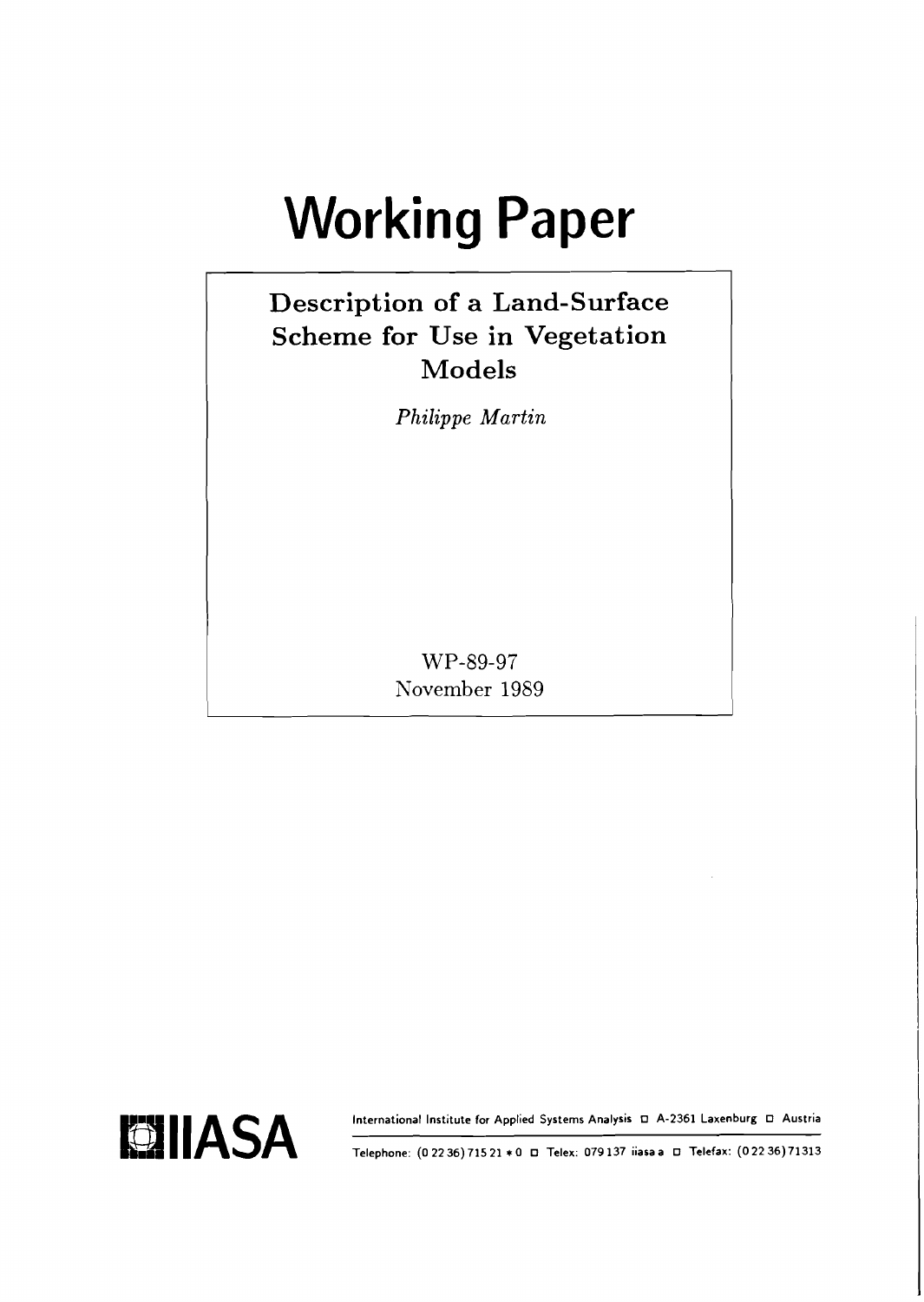# Description of a Land-Surface Scheme for Use in Vegetation Models

**Philippe Martin** 

WP-89-97 November 1989

**Working** Papers are interim reports on work of the International Institute for Applied Systems Analysis and have received only limited review. Views or opinions expressed herein do not necessarily represent those of the Institute or of its National Member Organizations.



**Telephone: (0 22 36) 715 21** \* **0 Telex: 079 137 iiasa a Telefax: (0 22 36) 71313**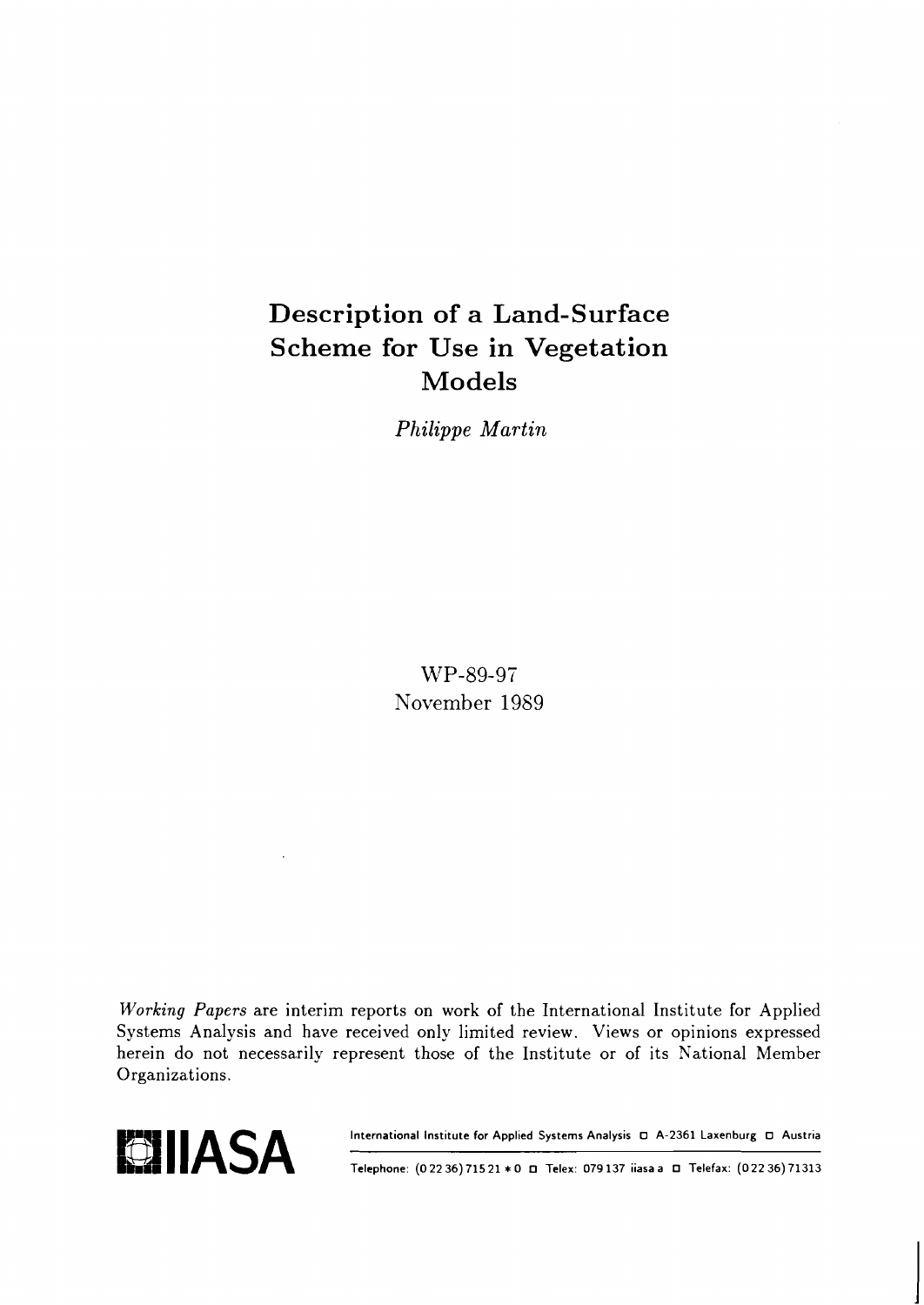## **About the Author**

Philippe Martin was part of the Young Scientist's Summer Program at IIASA in 1989. The following study is one result of Mr. Martin's participation, with 22 other student and professional scientists, in the global modeling studies conducted in IIASA's Biosphere Dynamics Project throughout the summer of 1989. In addition to producing the current manuscript as an integral component of a global vegetation model, Mr. Martin also provided leadership in keeping group activities focused and on track to achievement of overall project goals. Mr. Martin is currently a PhD student at the University of California, Berkeley, and is completing his dissertation research at the National Center for Atmospheric Research, P.O. Box 3000, Boulder, CO 80307-3000, USA.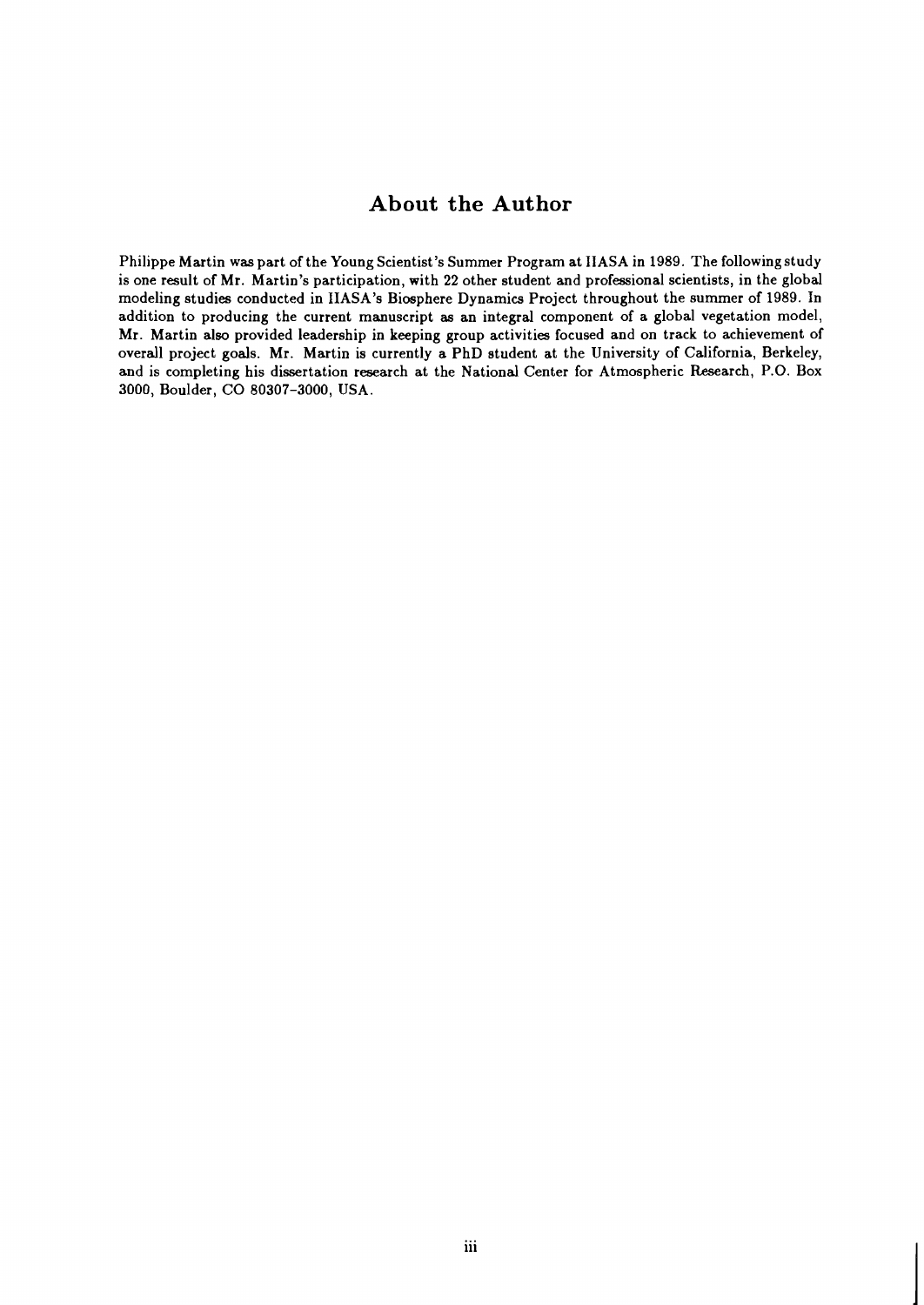## **Foreword**

IIASA's projects within the Environment Program are devoted to investigating the interaction of human development activities and the environment, particularly in terms of the sustainable development of the biosphere. The research is policy-oriented, interdisciplinary, international in scope and heavily dependent on collaboration with a network of research scientists and institutes in many countries. The importance of IIASA's Environment Program stems from the fact that the many components of the planetary lifesupport systems are being threatened by increasing human activity, and that these problems are not susceptible to solution by singular governments or even, international agencies. Instead, resolution of the difficulties will demand concerted and cooperative actions by many governments and agencies, based on valid understanding of the earth's environmental systems. Establishment of a basis for international cooperation, and production of accurate global environmental perceptions are both hallmarks of IIASA's Environment Program.

Foremost among the global environmental issues of concern are those involving increasing concentrations of greenhouse gases and changing climate. Problem solutions will only become apparent after collection and analysis of pertinent data, testing of relevant hypotheses, genesis of mitigation strategies and investigation of the efficacy of the strategies which are developed. All of these activities can support development of, or be supported by, the appropriate mathematical models of the biosphere. Therefore, the Biosphere Dynamics Project has been focused on the creation of models which can describe the vegetation dynamics portion of the biosphere. The models are being designed to define the biotic and ecological results of measures suggested to slow or stop increases in greenhouse gases. The models must be capable of documenting whether, and if so, by how much, vegetational communities would benefit from mitigation actions, as well as describing how the terrestrial biosphere will respond in its role as carbon source and sink.

The following report describes one important component in such a global vegetation model, the linkage between land-surface and the hydrosphere. At the scale and level of detail of other parts of the model, the land-surface routine provides a means to integrate the atmosphere-land feedbacks, through the gap or "stand" models, which are at the heart of the IIASA approach to global vegetation modeling. Martin has demonstrated a relatively elegant and direct means to solution of this non-trivial problem in global change modeling.

> Bo R. Döös, Leader Environment Program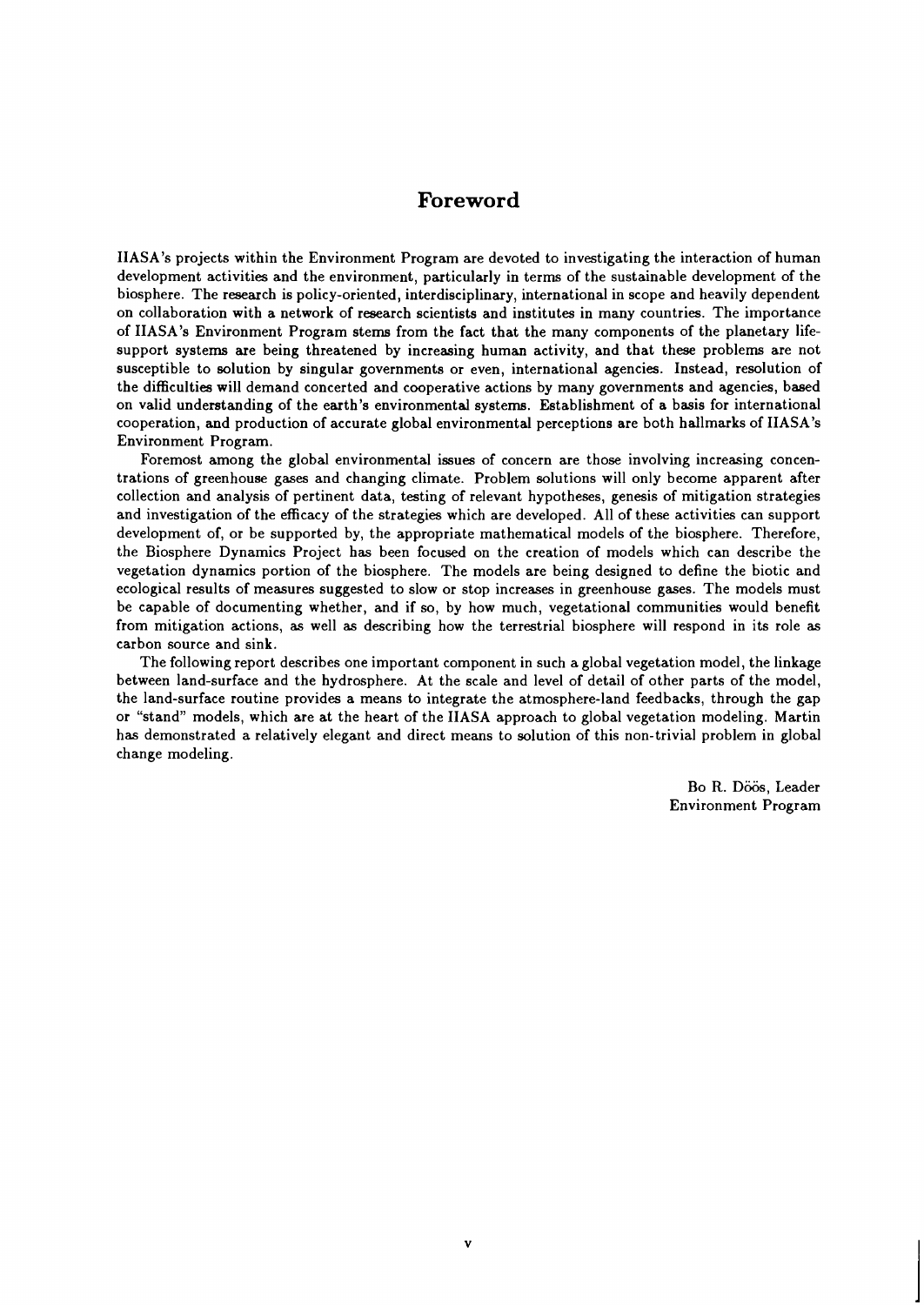## **Abstract**

At the Earth's surface, two phenomena take place. Energy, water, and momentum are exchanged between the ground and the vegetation, and the atmosphere, and water is redistributed horizontally over the landscape and vertically in the soil. The exchanges of energy, water, and momentum result from specific processes, which themselves are controlled by particular surface parameters. The optical properties of the surface control the surface energy balance, which determines the energy available for the release of sensible and latent heat; the surface temperature also affects the sensible and the latent heat fluxes and modulates infrared cooling; the vegetation to a large extent determines the partitioning between the sensible and the latent heat; and, the roughness controls the transfer of momentum between the surface and the atmosphere. Conversely, the redistribution of water over the landscape is determined by topography, vegetation cover, and the physical characteristics of the soil. These processes consequently determine the quantity of water available for plant growth and cooling. Vegetation models, and in particular those with high spatial resolution, such as gap-phase forest dynamics models, should include an explicit treatment of the processes described above if they are at any point going to be used for studies of the effects of climatic changes. This paper describes a model where vegetation/atmosphere interactions are treated with greater physically and biological realism and where feedbacks are made explicit.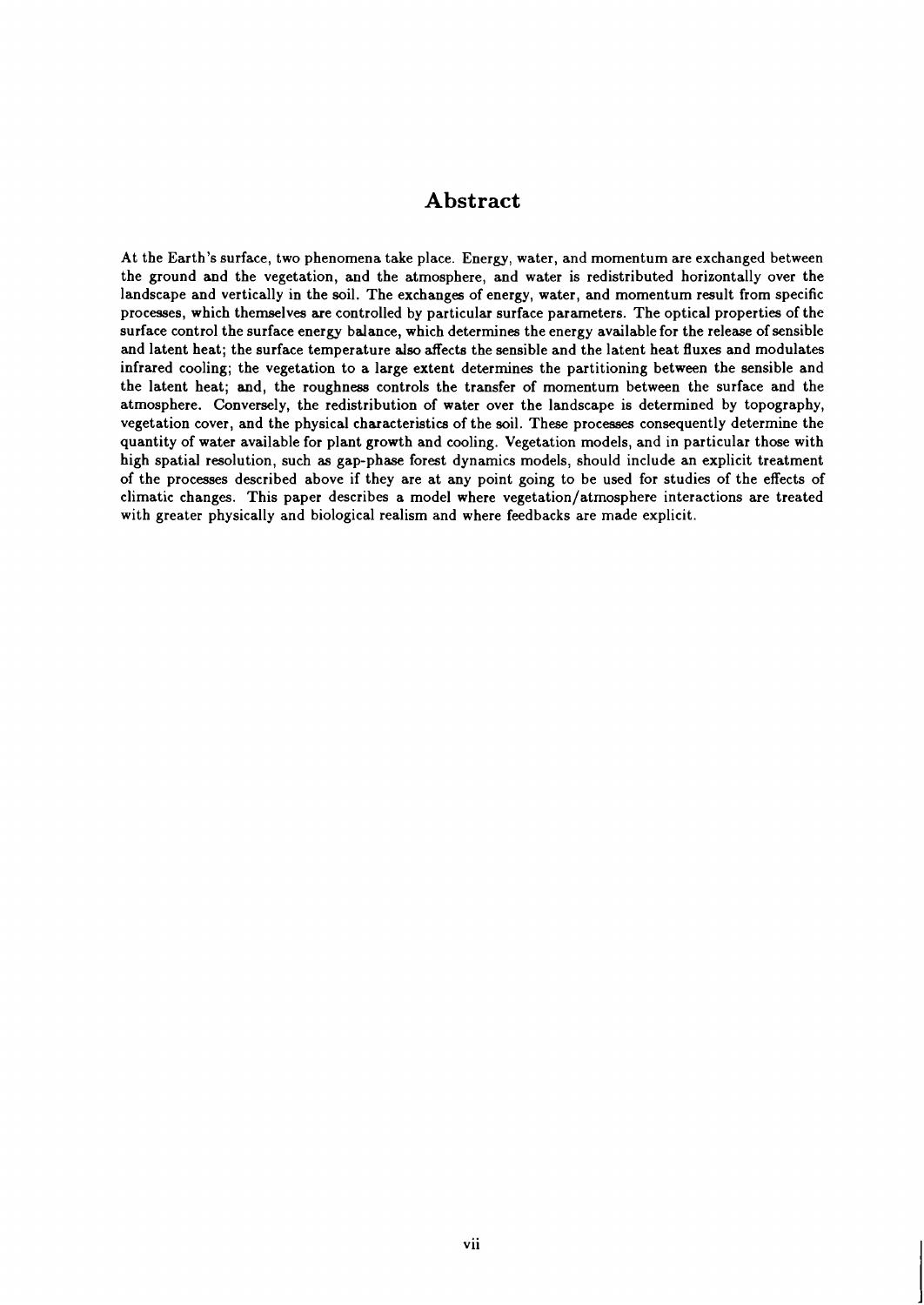## **Table of Contents**

| 1. Introduction                          |   |
|------------------------------------------|---|
| 2. General Description                   |   |
| 3. Transpiration from the Vegetation     |   |
| 4. Vegetation Control over Transpiration |   |
| 5. The Energy Balance                    |   |
| 6. Computing the Latent Heat Flux        |   |
| 7. Evaporation from the Ground           |   |
| 8. The Water Balance                     | с |
| 9. Runoff                                |   |
| 10. Movement of Water in the Soil        |   |
| 11. Conclusion                           |   |
| References                               |   |
|                                          |   |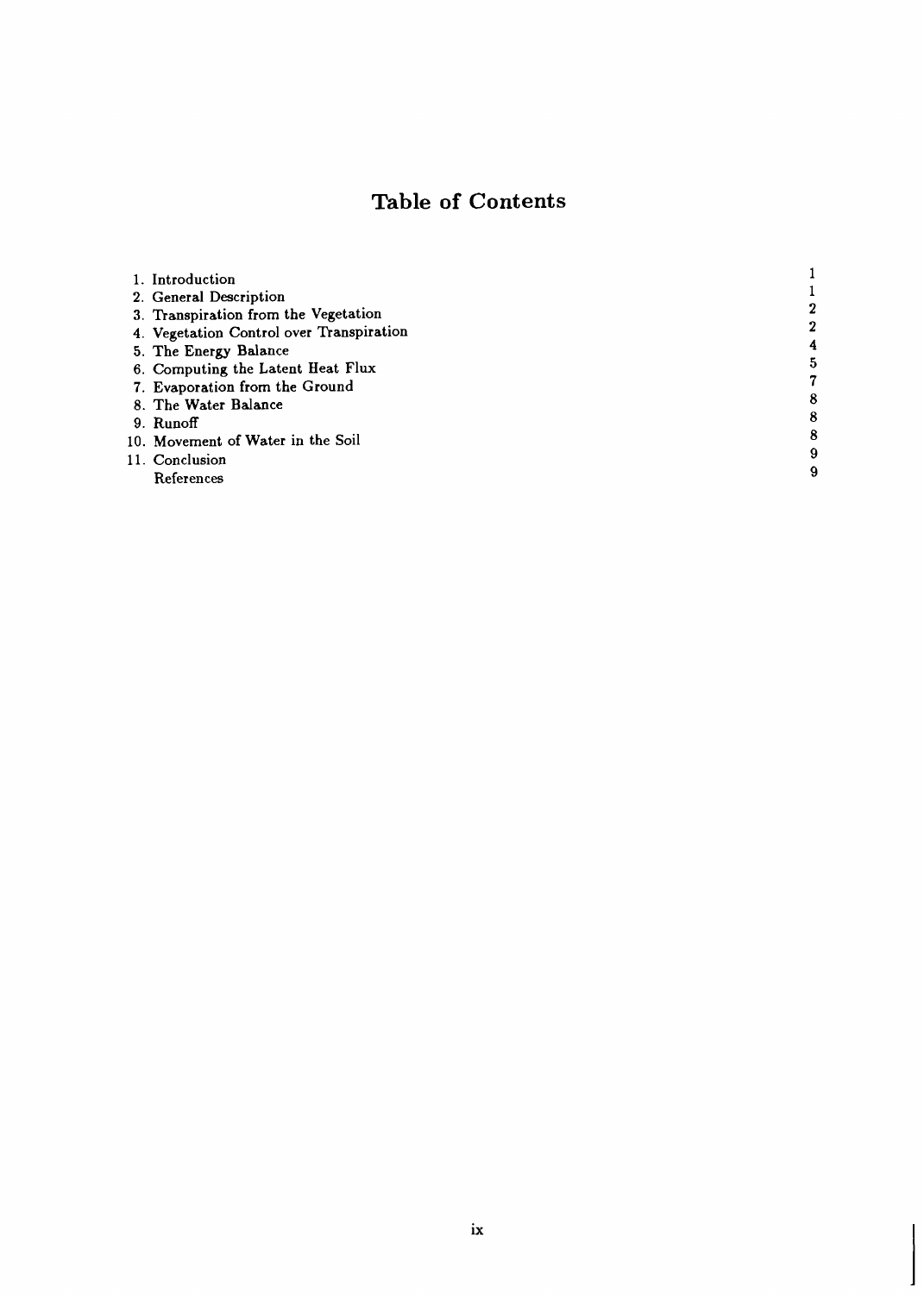# **Description of a Land- Surface Scheme for Use in Vegetation Models**

## *Philippe Martin*

#### **1. INTRODUCTION**

To study the effects of climatic changes on vegetation a various scales, models treating the exchange of energy, water, and momentum at the surface, as well as the soil hydrology, with greater realism are needed. Such models should also enable the study of the interactions between different vegetation types with different canopy geometries and contrasted root distributions. The present paper describes a model attempting to meet such requirements.

First, a short account of the context within which such an endeavor is taking place is given. Then, the computation of the evaporation from the vegetation and the ground are given. Finally, a description of the treatment of the water balance follows. So, before getting into the details of the parameterizations developed and used, let us take a look at the big picture.

#### **2. GENERAL DESCRIPTION**

The present energy and water exchange scheme is constructed to enable its coupling with ecological models of vegetation dynamics. For this reason, the inputs are on the one hand, the microclimatic parameters such as incoming solar radiation, temperature, humidity, precipitation, and a physical description of the soil profile, and on the other vegetation characteristics including height, leaf area index, optical properties of the leaves, physiological data pertaining to maximum and minimum values of the stomatal resistance, and a description of the vertical distribution of roots in the soil. The outputs are the latent and the sensible heat fluxes, the amount of moisture in the soil and the proportion of it available for plant consumption, and runoff. Feedbacks are therefore explicitly taken into account. For example, plant height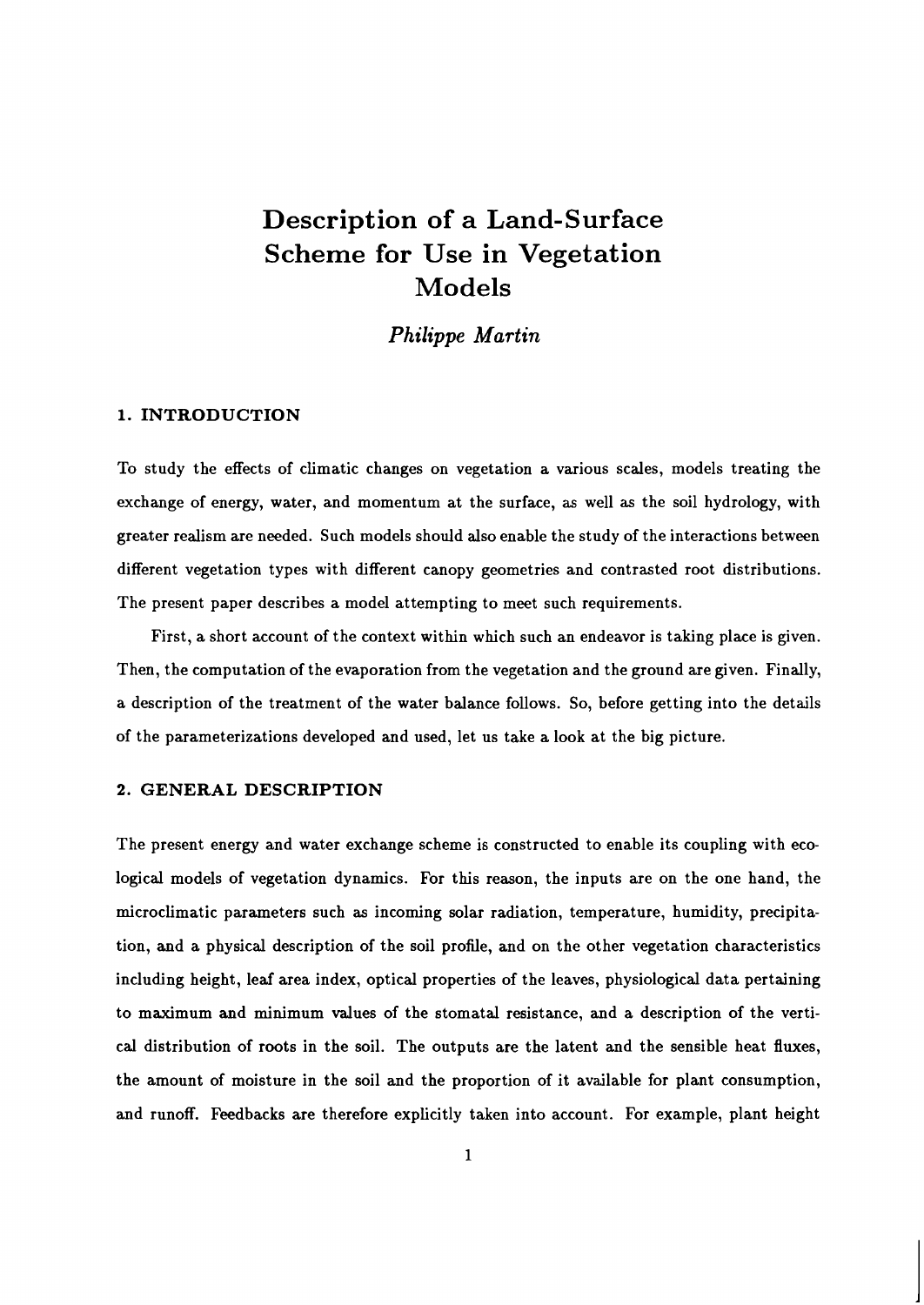determines the aerodynamic resistance of the vegetation and therefore the degree of coupling between the source of water in the vegetation and the atmospheric sink for water. For this reason, smaller plants may control the transpiration flux to a lesser extent than taller ones. If this control is lower, then those smaller plants may more likely be submitted to water stress and hence their growth impeded. Such occurrences should be registered by the present model and therefore describe seedling establishment more accurately.

#### **3. TRANSPIRATION FROM THE VEGETATION**

The evaporative flux from the vegetation,  $F_{veg}$ , is taken to be the minimum of the supply and the demand, *i.e.*,  $F_{veg} = \min\{E_S, E_D\}$ , where  $E_S$  is the evaporative supply of the vegetation, which is a function of root and xylem resistance, and  $E_D$  is the evaporative demand on the vegetation.

In the subsections which follow, the derivation of the evaporative demand is described. At this stage, the evaporative supply is set constant, as in Dickinson (1984). This will be ultimately changed however.

#### **4. VEGETATION CONTROL OVER TRANSPIRATION**

Vegetation determines to some extent the transpiration flux by the control it exerts on it as it diffuses through the stomata. Conceptually, the stomata may be thought of as resistances to this water flux. Stomata respond to light, temperature, air humidity, the leaf pressure potential, and other factors such as the chemical compounds which force the abscission of leaves. Here, only responses to light, temperature, and humidity will be considered. Responses to leaf pressure potential may be included at a later stage. Dickinson (1984, p. 65) proposes a purely multiplicative scheme:

$$
r_s = r_{s,min} R_l S_l M_l, \qquad (4.1)
$$

where  $r_{s,min}$  is the minimum stomatal resistance in sm<sup>-1</sup>(a typical value is 250 sm<sup>-1</sup>);  $R_l$ , a factor giving the dependence of  $r_s$  on light;  $S_l$ , a factor giving the dependence of  $r_s$  on temperature; and,  $M_l$ , a factor giving the dependence of  $r_s$  on root resistance.  $R_l$  varies between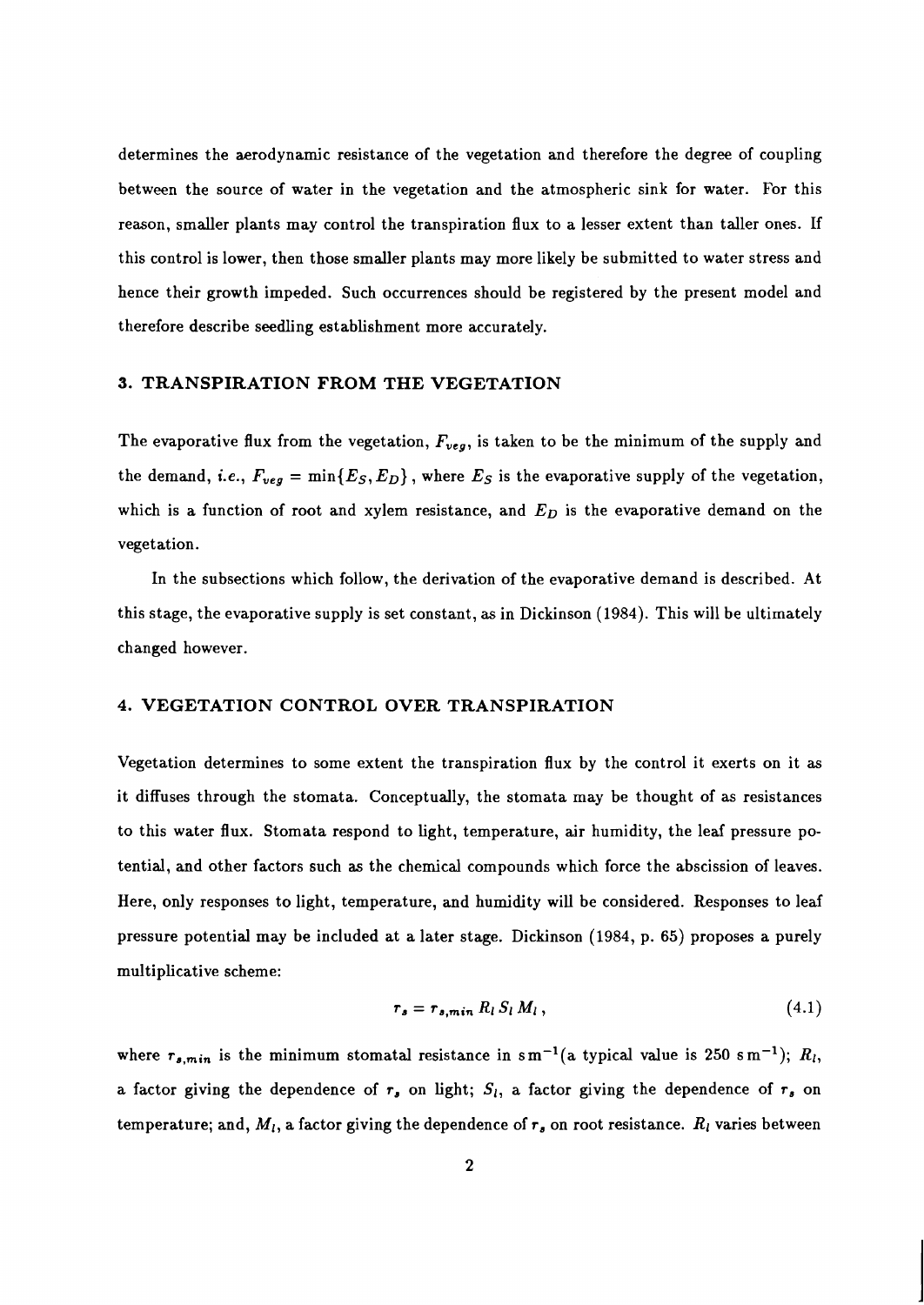1 for overhead sun and  $r_{s,max}/r_{s,min}$  for nighttime, where  $r_{s,max}$  is the cuticular resistance of the leaves (with typical values of  $5,000 \text{ s m}^{-1}$ ), and is expressed as,

$$
R_l = \frac{1 + I_V/I_{VC}}{r_{s,min}/r_{s,max} + I_V/I_{VC}}\,,\tag{4.2}
$$

where  $I_V$  is the flux of incoming solar radiation and  $I_{VC}$ , the visible solar flux for which  $R_l$  is about double its minimum value. Dickinson suggests values of 30 W  $m^{-1}$  for trees and of 100  $W m^{-1}$  for grasslands and crops.

Here however, a different approach is developed. It is assumed that  $r_s$  has a lower bound equal to  $r_{s,min}$  and an upper bound  $r_{s,max}$ . Thus,  $r_s$  is formulated as,

$$
r_s = r_{s,min} + [r_{s,max} - r_{s,min}] \lambda_1(I) \lambda_2(T) \lambda_3(\delta e), \qquad (4.3)
$$

where the  $\lambda_i$ -functions (i = 1,3) give the dependence of  $r_s$  on visible light,  $I_V$ , temperature, T, and vapor pressure deficit,  $\delta e$  and are such that,  $\forall \lambda_i$ ,  $0 \leq \lambda_i \leq 1$ .  $\lambda_1$  is assumed to be of the form

$$
\lambda_1(I_V) = \frac{1}{1 + k_1 I_V} \tag{4.4}
$$

where

$$
k_1 = \frac{1}{I_{VC}} \frac{r_{s,max}}{r_{s,min}},
$$
\n
$$
(4.5)
$$

while  $\lambda_2$  is parameterized as

$$
\lambda_2(T) = 1 - \exp\{k_2 (T - T_2)^2\},\tag{4.6}
$$

with

$$
k_2 = \frac{\ln \gamma_1}{(T_1 - T_2)^2},\tag{4.7}
$$

where

$$
\gamma_1 = 1 - \frac{r_s(T_1) - r_{s,min}}{r_{s,max} - r_{s,min}},
$$
\n(4.8)

and  $T_1 = 273$ K and  $T_2 = 273 + 50 = 333$ K. With  $\gamma_1 = 0.15$ ,  $k_2 = -7.59 \, 10^{-4}$ . Finally,

$$
\lambda_3(\delta e) = 1 - \exp\{k_3 \delta e\},\tag{4.9}
$$

where,

$$
k_3 = \frac{\ln \gamma_2}{\delta e_1} \,. \tag{4.10}
$$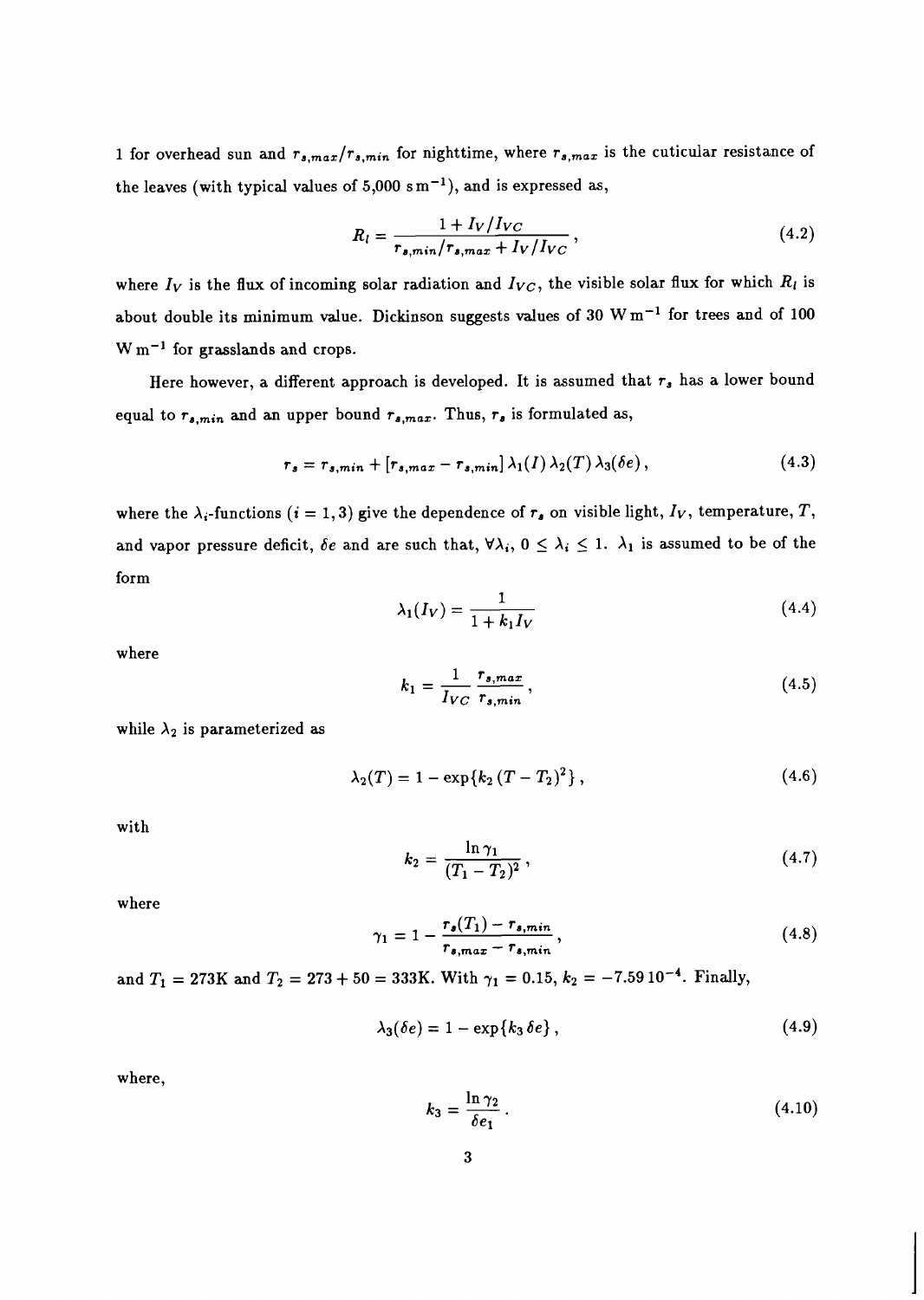and

$$
\gamma_2 = \frac{r_s(\delta e_1) - r_{s,min}}{r_{s,max} - r_{s,min}}\tag{4.11}
$$

 $k_3 = -6.32\,10^{-4}$  Pa<sup>-1</sup> for  $\delta e_1 = 3,000$  Pa. At this point, it is assumed that the vapor pressure at the leaf surface is at saturation. Hence,  $\lambda_3$  may be re-written as,

$$
\lambda_3(e_s(T)) = 1 - k_4 \, \exp\{k_3 \, e_s(T)\}\,,\tag{4.12}
$$

with

$$
k_4 = \exp\{-k_3 e\},\tag{4.13}
$$

where  $e_s$  is the saturation vapor pressure and  $e$  is the air vapor pressure, both in Pa.

For the derivations which follow, it is useful to compute the first and second derivatives of  $\lambda_2$  and  $\lambda_3$  with respect to temperature. Differentiating Eqs. (4.6) and (4.12),

$$
\frac{d\lambda_2}{dT} = \lambda_2' = 2 k_2 (T - T_2) [\lambda_2(T) - 1], \qquad (4.14)
$$

$$
\frac{d^2\lambda_2}{dT^2} = \lambda_2'' = 2 k_2 [1 + 2(T - T_2)^2] [\lambda_2(T) - 1], \qquad (4.15)
$$

$$
\frac{d\lambda_3}{dT} = \lambda_3' = -k_4 e_s' [\lambda_3(T) - 1], \qquad (4.16)
$$

and

$$
\frac{d^2\lambda_3}{dT^2} = \lambda_3'' = -k_4 \left[ e_s'' - k_4 \left( e_s' \right)^2 \right] \left[ \lambda_3(T) - 1 \right],\tag{4.17}
$$

where  $e_s$  is the first derivative of saturation vapor pressure and  $e_s$ " is the second derivative of saturation vapor pressure.

#### **5. THE ENERGY BALANCE**

The energy balance for the canopy is

$$
\lambda E = [R_i - \epsilon \Lambda \sigma T^4 - G] - H \tag{5.1}
$$

where E is the evaporative **flux,** and here more specifically the evaporative demand on the vegetation  $(E = E_D)$ , in W m<sup>-2</sup>;  $R_i$  is the incoming solar radiation in W m<sup>-2</sup>;  $\epsilon$  is the emissivity of the canopy;  $\Lambda$  is the leaf area index defined as the surface area of leaf per unit surface area of ground in m<sup>2</sup> m<sup>-2</sup>;  $\sigma$  is the Stefan-Boltzmann constant in W m<sup>-2</sup> K<sup>-4</sup> ( $\sigma$  = 5.67 10<sup>-8</sup>); G is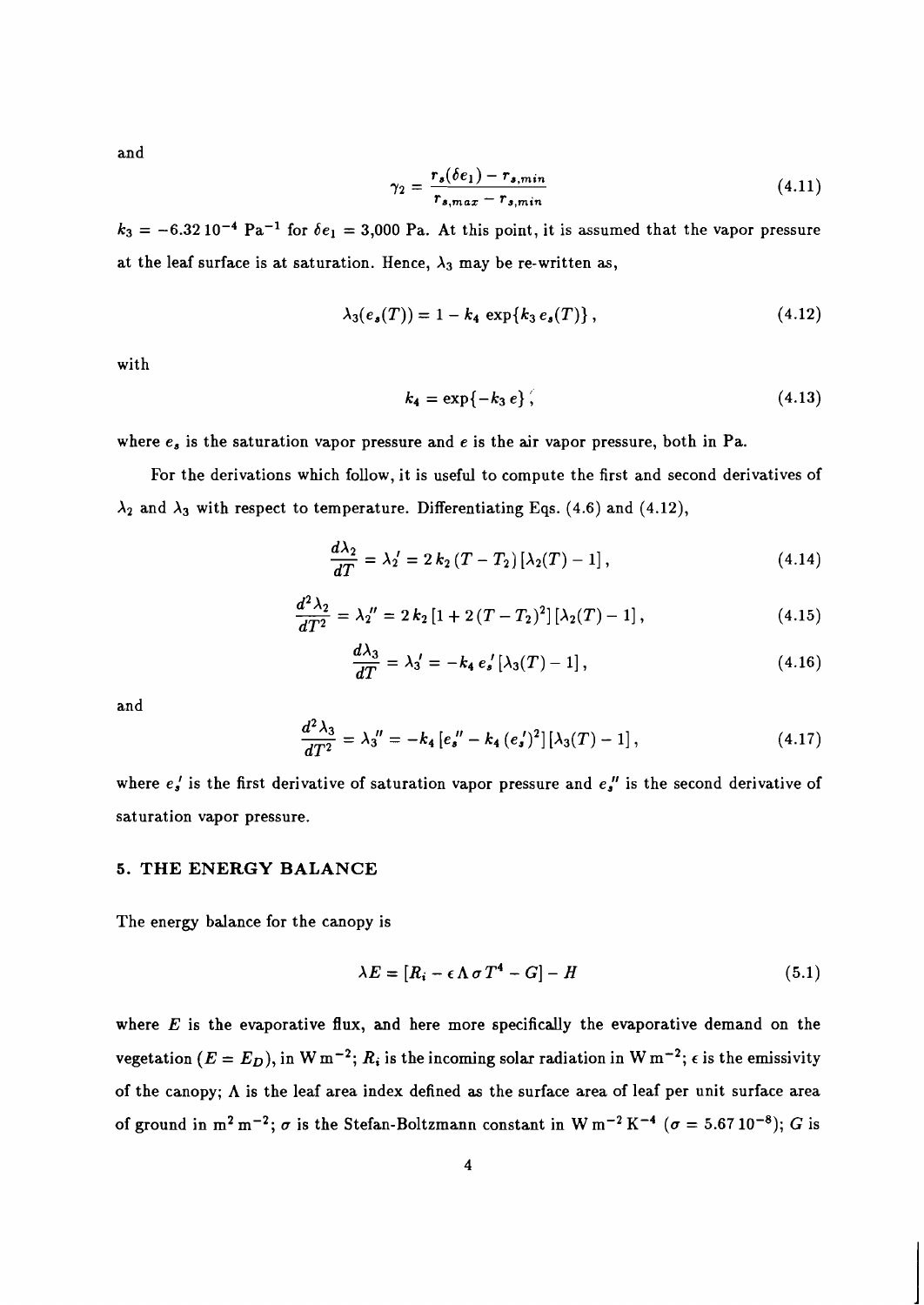heat flux from the canopy to the ground in  $W m^{-2}$ ; and, H is the sensible heat flux in  $W m^{-2}$ . The latent and the sensible heat can be expressed specifically. The latent flux is

$$
\lambda E = \frac{\rho C_p}{\gamma} \frac{e_s(T) - e}{r_a + r_c(T)} \tag{5.2}
$$

where  $\rho$  is the density of dry air at reference level in kg m<sup>3</sup> ( $\rho = 1.204$  at 20°C);  $C_p$  is the specific heat of dry air at constant pressure in J K<sup>-1</sup>( $C_p = 1,010$  at 20°C);  $\gamma$  is the psychrometric constant evaluated at canopy temperature in PaK<sup>-1</sup> ( $\gamma = 66.1$  at 20°C);and,  $r_a$  is the aerodynamic resistance of the canopy in  $\sin^{-1}$ . Conversely, the sensible heat flux is

$$
H = \rho C_p \frac{T - T_a}{r_a} \,. \tag{5.3}
$$

#### **6. COMPUTING THE LATENT HEAT FLUX**

To compute the latent heat flux, the temperature of the canopy needs to be known. A solution to this problem, is to solve the system for temperature iteratively and then to compute the latent heat flux. This entails a high computer cost however and can raise non trivial convergence, as well as multiple solution, problems. An alternative is to eliminate canopy temperature, or to be more precise, the temperature gradient between the canopy and the air from the equations. Assuming that *rc* is not a function of temperature, Penman (1948) first made a linear approximation of the saturation vapor pressure,  $e_s(T)$ , which then enabled him to eliminate the temperature gradient from Eqs. (5.1), (5.2), and (5.3). More recently, Paw U and Gao (1988) pointed out that a non-linear approximation should be used. Here, a second-order approximation of  $\lambda E$ , as defined in Eq.  $(5.2)$ , is derived. To simplify the notation, let us define  $\phi(T)$  such as

$$
\phi = \frac{e_s(T) - e}{r_a + r_c(T)}\tag{6.1}
$$

 $\lambda E$  can now be approximated as

$$
\lambda E = \chi_0(T_a) + \chi_1 (T - T_a) + \chi_2 (T - T_a)^2, \qquad (6.2)
$$

where

$$
\chi_0 = \frac{\rho C_p}{\gamma} \phi(T_a) \,,
$$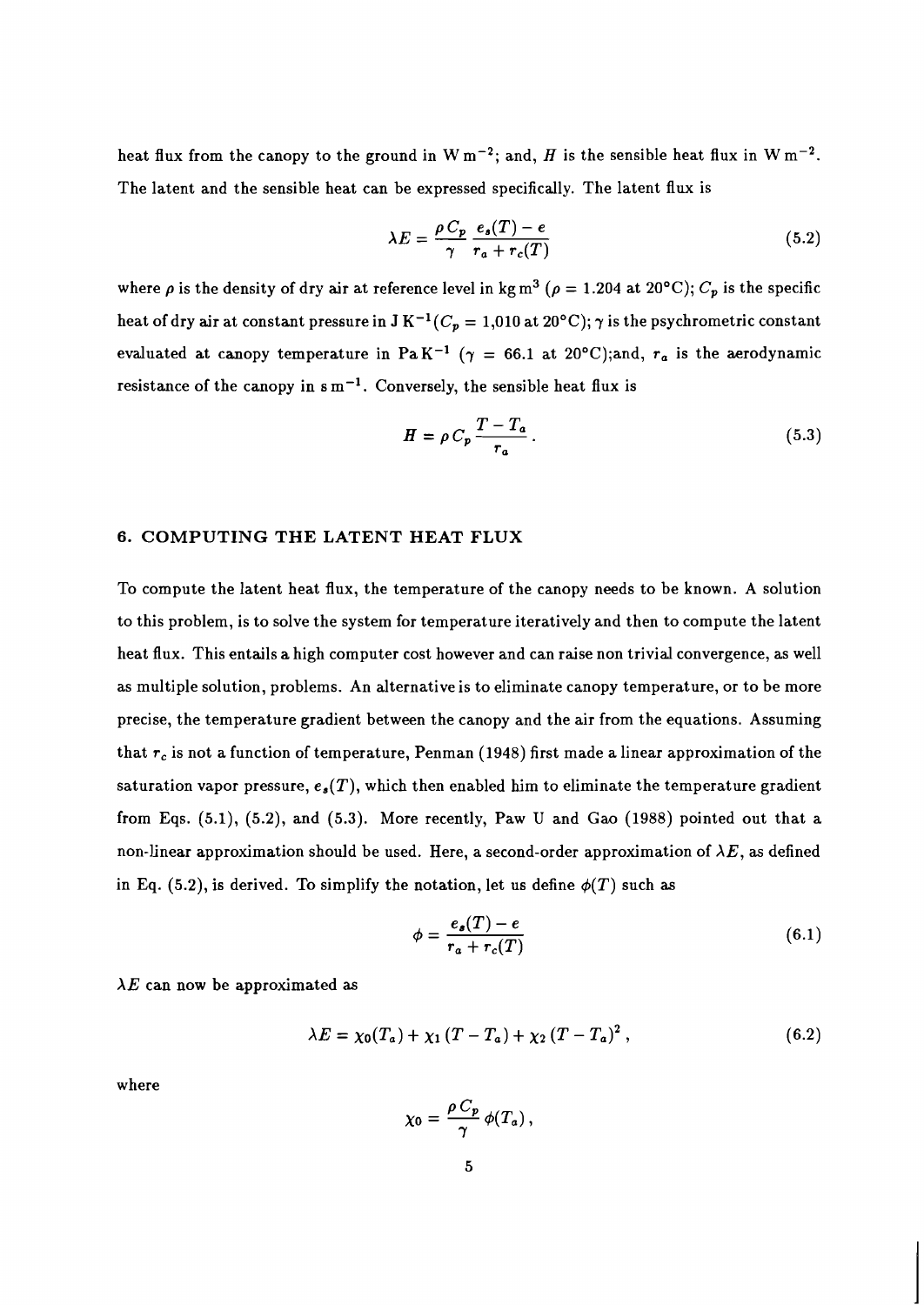$$
\chi_1 = \frac{\rho C_p}{\gamma} \frac{d\phi}{dT}\Big|_{T=T_a},
$$

**and** 

$$
\chi_2 = \frac{\rho C_p}{\gamma} \frac{d^2 \phi}{dT^2}\Big|_{T=T_a}.
$$

The function  $\phi$  may be rewritten as

$$
\phi(T)=f(T)/g(T)
$$

**with** 

$$
f(T)=e_s(T)-e
$$

**and** 

$$
g(T) = r_a + r_c(T) = \eta_0 + \eta_1 \lambda_2(T) \lambda_3(T),
$$

where  $\eta_0 = r_a + r_{s,min}$  and  $\eta_1 = r_{s,max} - r_{s,min}$ . In what follows the reference to *T* is dropped for clarity, *i.e.*,  $f = f(T)$  and  $g = g(T)$ . Hence,

$$
\frac{d\phi}{dT}=\frac{f' \, g+g' \, f}{g^2}
$$

**and** 

$$
\frac{d^2\phi}{dT^2} = \frac{f''\,g^2 - g'\,f\,g - 2\,f'\,g'\,g + 2\,(g')^2\,f}{g^3}
$$

**where** 

$$
f' = \frac{df}{dT} = e_s',\tag{6.3}
$$

$$
f'' = \frac{d^2 f}{dT^2} = e_s''\,,\tag{6.4}
$$

$$
g' = \frac{dg}{dT} = \eta_1 \left[ \lambda_2'(T) \lambda_3(T) + \lambda_2(T) \lambda_3'(T) \right],\tag{6.5}
$$

**and** 

$$
g'' = \frac{d^2g}{dT^2} = [\lambda_2''(T)\lambda_3(T) + 2\lambda_2'(T)\lambda_3'(T)] + \lambda_2(T)\lambda_3(T)'
$$
 (6.6)

**Using Eqs.** (5.1), (5.2), and (5.3), approximating  $T^4$  by  $4 T_a^3 (T - T_a)$ , defining  $\chi_3$  as

$$
\chi_3 = \left[ 4 \epsilon \Lambda \sigma T_a^3 + \frac{\rho C_p}{r_a} \right]^{-1}, \qquad (6.7)
$$

and  $\chi_4$  as

$$
\chi_4 = \chi_3 \left( R_i - G \right), \tag{6.8}
$$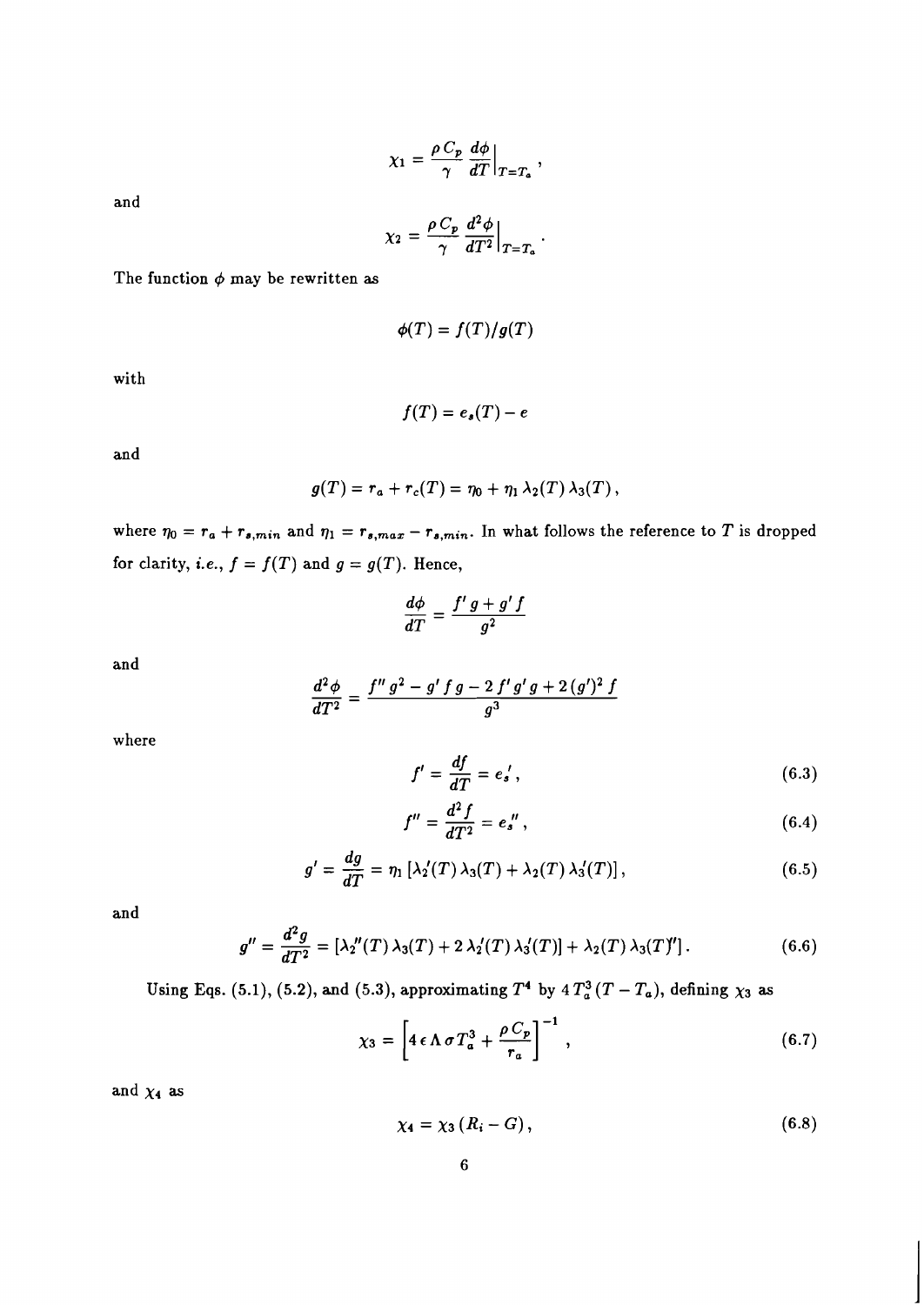the following equation may be obtained:

$$
a\left(\lambda E\right)^{2}+b\left(\lambda E\right)+c=0\tag{6.9}
$$

where

$$
a = \chi_2 \chi_3^2, \tag{6.10}
$$

$$
b = \chi_1 \chi_3 + 2 \chi_2 \chi_3 \chi_4 - 1, \qquad (6.11)
$$

and

$$
c = \chi_0 + \chi_1 \chi_4 + \chi_2 \chi_4^2 \,. \tag{6.12}
$$

At this point, reevaporation from the canopy is assumed to be a fixed percentage of precipitation.

#### **7. EVAPORATION FROM THE GROUND**

Evaporation from the ground is again the minimum of a supply and a demand. It is simpler to compute than the evaporative flux from the vegetation given the absence of a stomatal resistance. The supply corresponds to evaporation at the potential rate and can be formulated as

$$
\lambda E_{g,S} = \frac{\rho C_p}{\gamma} \frac{e_g - e}{r_a},\tag{7.1}
$$

with

$$
e_g = e_s(T_g) \exp\left\{\frac{-g \Phi(0)}{R_W T_g}\right\},\qquad(7.2)
$$

where  $T_g$  is the ground temperature; g is the gravitational constant;  $\Phi(0)$  is the soil water suction; and, **Rw** is the water vapor gas constant. To compute the latent heat flux from the ground, only *eg* needs to be approximated. The system is then solved in a straightforward fashion. The demand is computed as a function of soil moisture and diffusivity.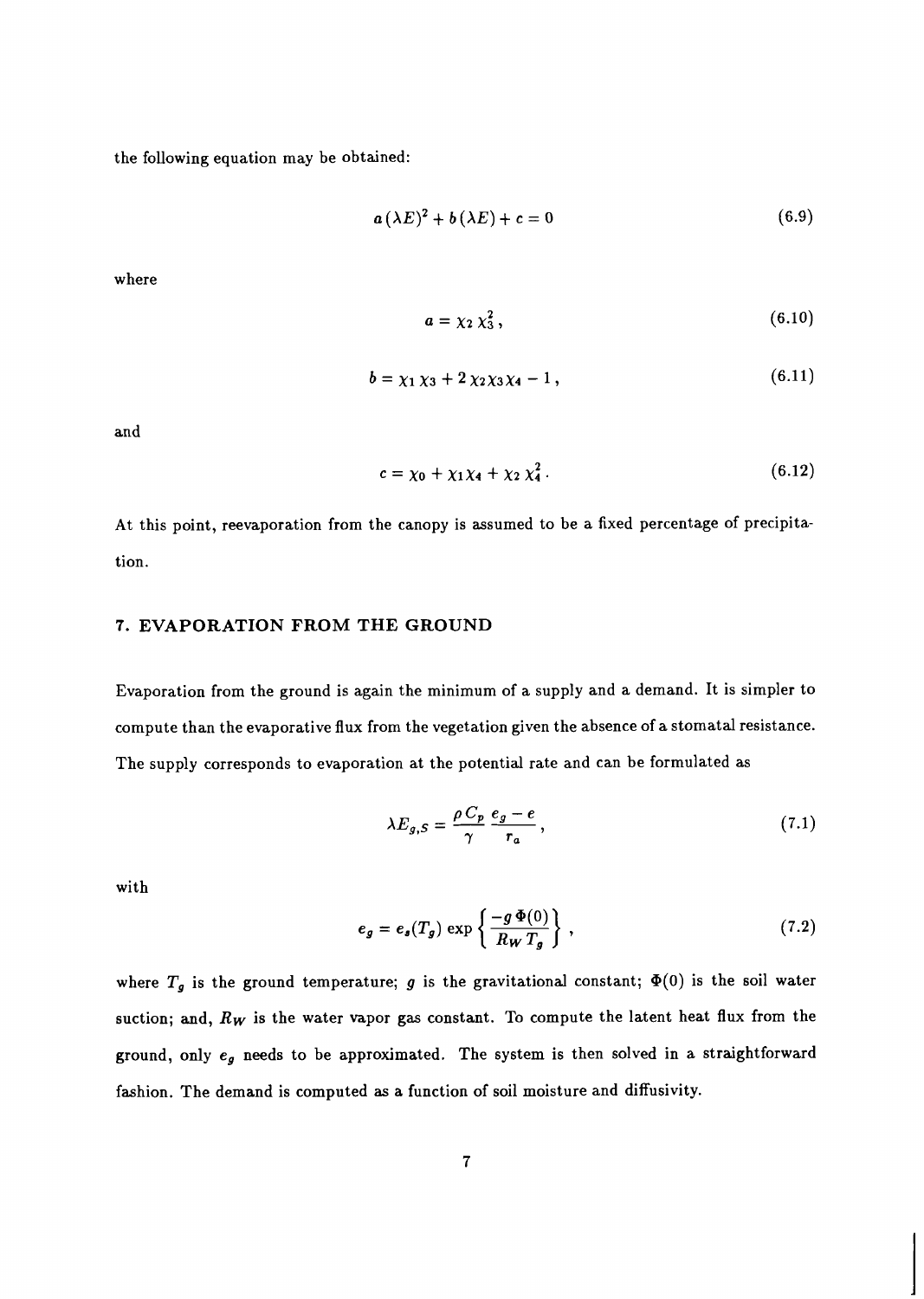#### **8. THE WATER BALANCE**

Once the total evaporative flux from the ground and the vegetation has been determined, it is still necessary to compute the runoff to be able evaluate the soil moisture content. At this stage, the soil moisture submodel does not differ greatly conceptually from the one developed by Dickinson (1984). The simplifications and generalizations required to enable the coupling with a forest stand dynamics model constitute the main contributions in this part of the work.

The soil is divided into two layers of arbitrary depth. The soil column is assumed to be uniform, *i.e.,* the physical characteristics of the soil do not change with depth. The distribution of roots is a function of the vegetation and any configuration is possible: there can be roots in the top layer alone, in the bottom layer, or in both.

#### **9. RUNOFF**

At this point, runoff is computed as the product of the amount of water received as precipitation at the surface and a maximum infiltration rate. This maximum infiltration rate is a function of the soil moisture and the soil texture. The slope of the terrain as well as the density of the vegetation cover at the ground surface are not taken into account despite their recognized importance.

#### **10. MOVEMENT OF WATER IN THE SOIL**

Movements of water in the soil may be characterized in five different fashions: (a) capillary rise, (b) gravitational drainage, (c) infiltration from the surface, (d) uptake by the roots, and (e) supply by a water table. (a), (b), (c), and (d) are taken explicitly into account. Capillary rise is a function of the soil water potential gradient between the two layers. Gravitational drainage is a function of the soil moisture in the layer and the ability of water to diffuse through a soil with those given physical properties. Infiltration was described in the runoff section. Finally, uptake by roots is determined by the evaporative flux and the root density. Though it does not exist in the present version of the model, the supply of water from the water table should be relatively easy to include.